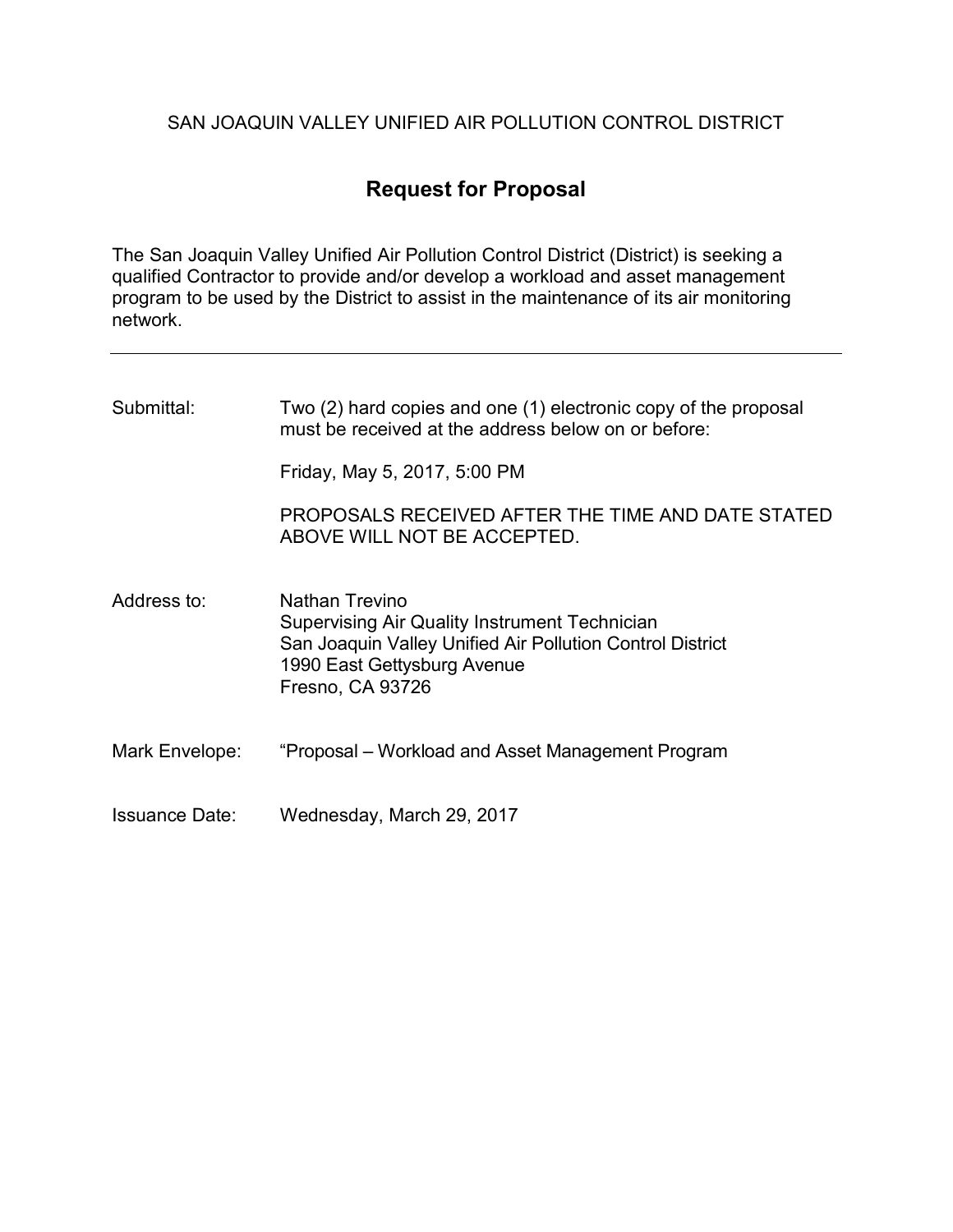# Table of Contents – Workload and Asset Management Program<br>Request for Proposals

# **Contents**

| 2.  |  |
|-----|--|
| 3.  |  |
| 4.  |  |
| 5.  |  |
| 6.  |  |
| 7.  |  |
| 8.  |  |
| 9.  |  |
| 10. |  |
| 11. |  |
| 12. |  |
| 13. |  |
|     |  |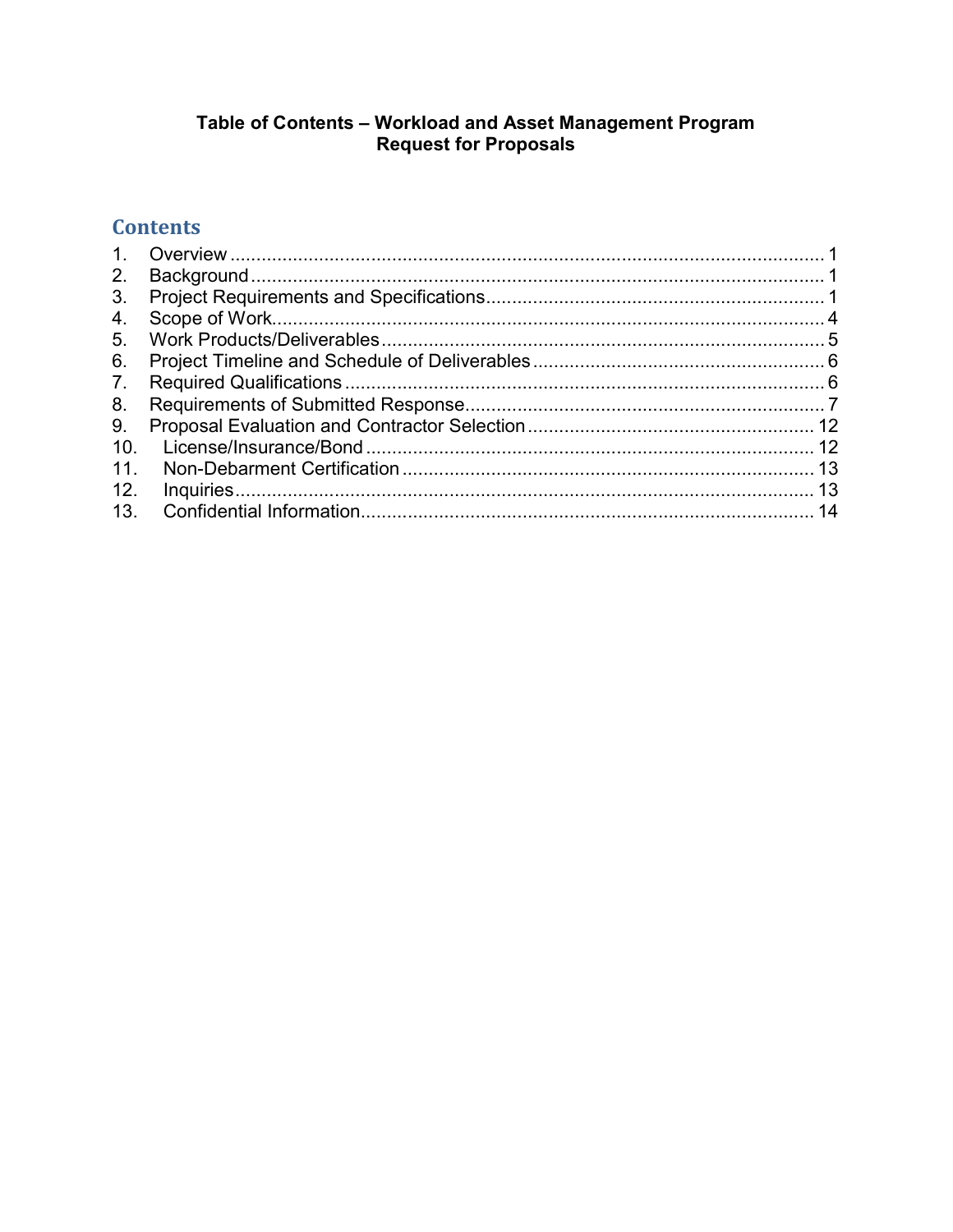#### 1. Overview

The San Joaquin Valley Air District is a public health agency whose mission is to improve the health and quality of life for all Valley residents through efficient, effective and entrepreneurial air quality management strategies. Our Core Values have been designed to ensure that our mission is accomplished through common sense. The District is made up of eight counties in California's Central Valley to include the counties of San Joaquin, Stanislaus, Merced, Madera, Fresno, Tulare, Kings, and the western and central portions of Kern County. The San Joaquin Valley Air Pollution Control District (District), State Agencies, Federal Agencies, and Tribes are responsible for operating air monitoring networks within the District's boundaries. In general, these air monitoring networks collect ambient air quality and meteorological data with the primary goals of demonstrating compliance with the National Ambient Air Quality Standards (NAAQS), and satisfying the need for a more comprehensive air quality database.

This Request for Proposal (RFP) is focused on seeking a qualified Contractor to provide and/or develop a workload and asset management program to be used by the District's Air Monitoring Program (AMP) responsible for maintaining the instrumentation operating in the network. This project is scheduled to be completed by December 2017.

## 2. Background

This RFP solicits a proposal for a fully functional program that is compatible with both Windows 10 and mobile devices operating systems such as iOS, Android, and/or Windows, has the ability to be Web-based, and which will manage all aspects of the workload of the AMP Department. Successful respondents to this RFP will have demonstrated proficiency in such work. Specifications are provided in Section 3 of this RFP. The District will be available to meet and discuss project requirements and development at key times in the process. If the District requires changes Contractor will have the opportunity to modify the proposal amount. If the proposal amount is modified, the District will evaluate the new proposal amount and reserves the right to select a different Contractor if the revised proposal amount is not agreeable to the District.

## 3. Project Requirements and Specifications

The specifications and project design provided in this section shall be used by the Contractor. In their response to this RFP, Contractors are expected to highlight how their product is able to satisfy the needs listed in this section, and what areas would require further development within their product. In addition, Contractors are also welcome to detail what their product is able to offer beyond the capabilities that are listed in this RFP.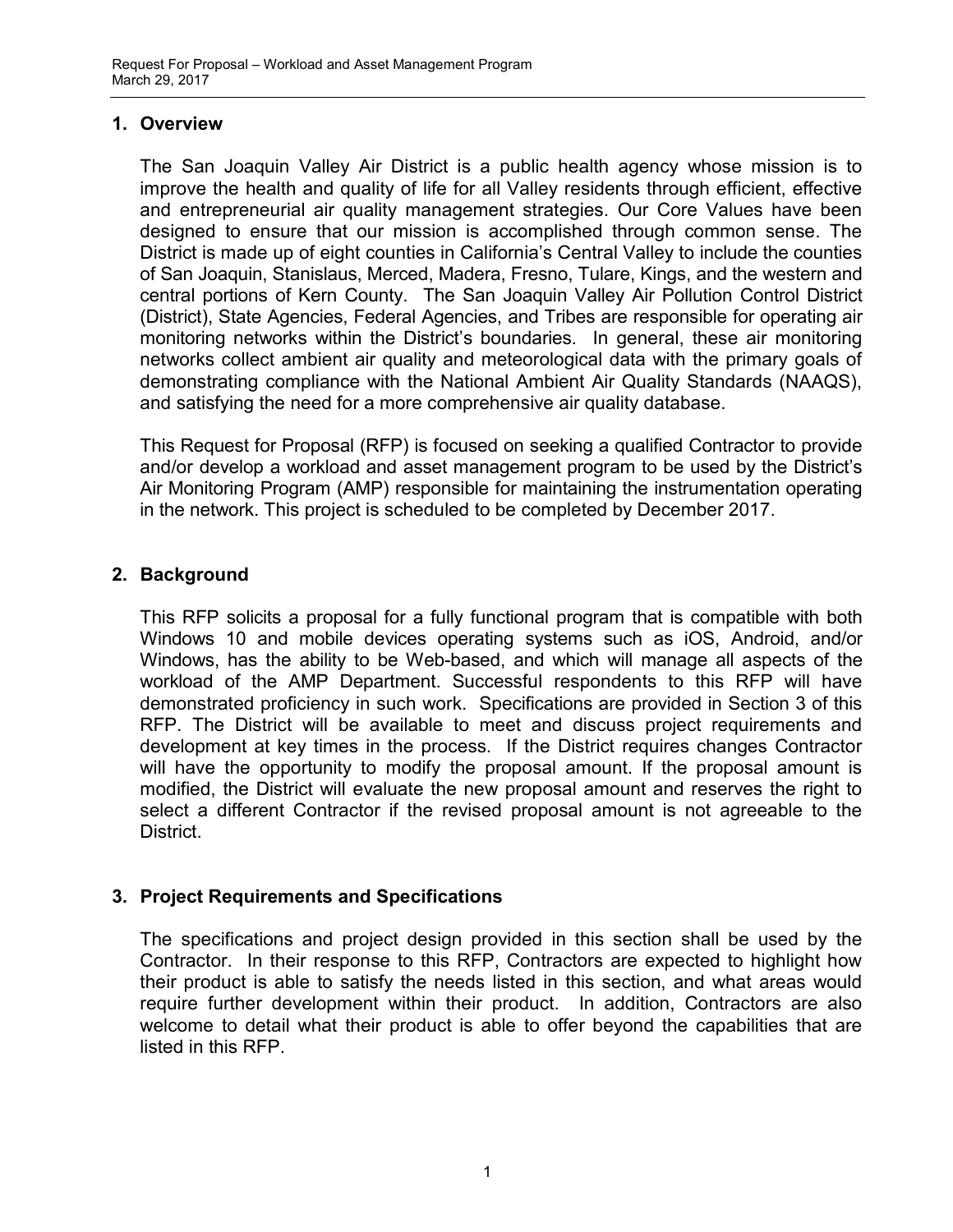## 3.1. Primary Workload and Asset Management Program Capabilities

To satisfy the requirements in managing the ongoing tasks in maintaining the air monitoring network and tracking vital asset information, the District is seeking an off the shelf or custom Web-based software program that offers the following capabilities:

- Ability to track all maintenance activities, repair activities, verification/certification activities and physical location of primary assets assigned to the program. The program should have the capability to produce a historical record of all events and parts associated with the primary asset.
- Ability to assign a status to each activity manually or through automatic generation through the program. i.e. – service task entered, technician acknowledged, technician dispatched, technician arrival, parts ordered, parts received, and outsource repair.
- Ability to view assigned/unassigned tasks in a calendar view with the capability of filtering views based on the function of each user.
- Ability to automatically generate a repeated task as an unassigned activity at an interval determined by the use (e.g. weekly, bi-weekly, monthly, quarterly, semiannually, and annually). This automatic function should disable all associated repeated tasks when a primary asset is marked as an inactive asset.
- Ability to schedule maintenance and repair activities as needed.
- Ability to track travel time, work time, and equipment down time associated with each task. Each task entered should allow for technicians to acknowledge the task and establish estimated completion times for assigned tasks.
- Ability to utilize functions within the program that allow for activities to be checked as completed or fields to be entered based on information collected from instrumentation or equipment used in the network.
- Ability to create reports from the data in the program based on the function of each user.
- Ability to send email notifications regarding assigned tasks based on a user's preference.
- Ability to have multi-level user access as assigned.
- Ability for users of the program to filter assigned tasks by each staff member to allow for staff to assist one another in completing outstanding assignments.
- Ability to incorporate links within each task to allow access to quick guides, SOPs, technical manuals, etc., to assist staff in completing a task.
- Ability to insert images of primary assets into individual records for each asset.
- Ability to establish barcodes for all assets in the network for improved inventory control. This should include an option to lock down the inventory program to allow technicians to scan all assets at a specific location to ensure every asset assigned to a location is identified.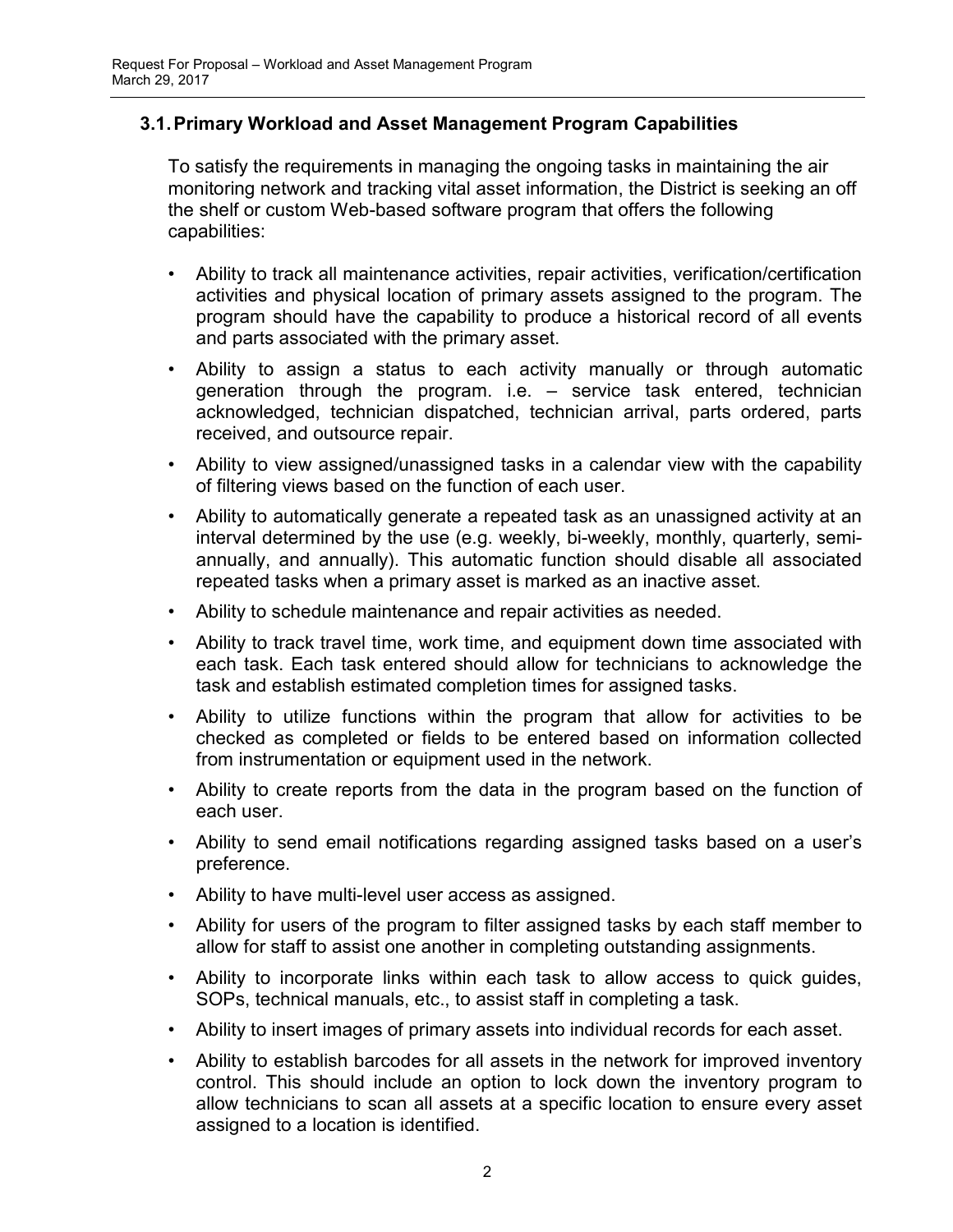## 3.2. Parts Inventory Management Program Capabilities

To satisfy the need to manage the inventory of spare parts being used in the maintenance and support of the air monitoring network, the District is seeking a program that offers the following capabilities:

- Ability to track inventory of spare parts for the network. This function should allow for multiple inventory warehouses to be managed.
- Ability to allow technicians to request the necessary parts through the software to document parts usage on the associated monitoring equipment asset and account for the physical part throughout the process.
- Ability to generate requisitions purchasing and receiving of parts within the software to maintain accountability of all parts acquired and used in the program.
- Ability to track parts against purchase orders to determine age of part when received and cost at the time of purchase.
- Ability to establish threshold warnings for when parts need to be ordered for restocking the inventory.
- Ability to forecast parts usage based on assigned tasks. This function provides a report to the technician if a parts requisition is required prior to performing the task should the technician's local warehouse not have all the necessary parts available to perform the task.
- Ability to lock-down parts inventory program to allow blind hard counts to be entered in an effort to reconcile physical location of parts with program inventory counts.
- Ability to track parts usage and costs for annual budget review.
- Ability to use barcode labeling system to receive parts quickly and distribute parts. The system should allow for a label to be scanned and for the system to identify the part.

## 3.3. Free of Vulnerabilities

Contractor must ensure that all software and its component packages (proprietary and/or open source) being used as part of the system, are free from all the publicly known vulnerabilities in these types of software, called the common Vulnerabilities and Exposures, and the known security issues have been mitigated.

#### 3.4. Functions as Intended

Contractor is expected to provide assurance through testing and established confidence measures whether a system "functions as intended" and to take corrective measures where such functionality is not present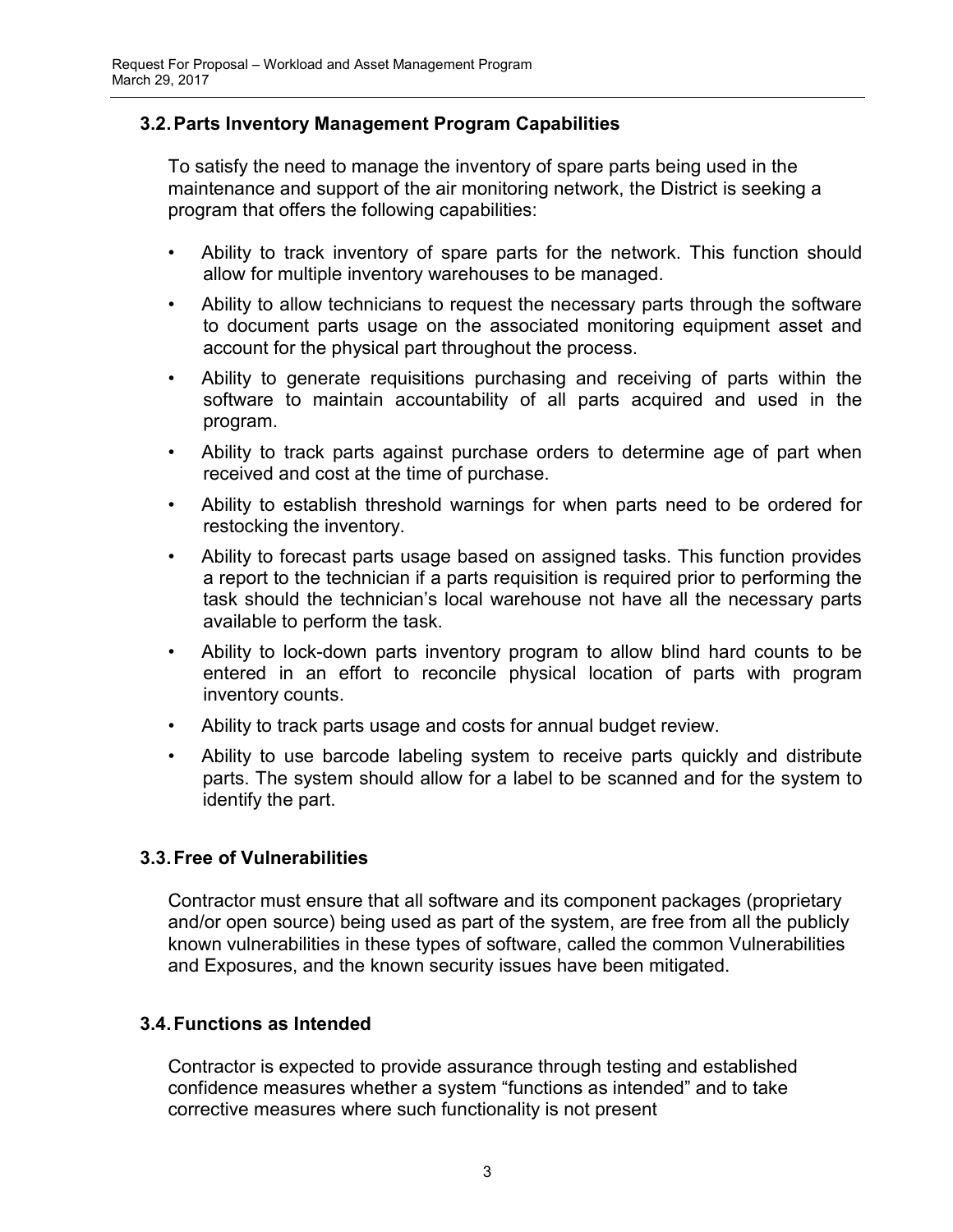## 3.5. Support and Reliability

Contractor is expected to provide assurance that the product is built on a commonly available technology and support for both the technology and the product is readily available for a foreseeable future.

#### 3.6. Bond

Before commencing any work on the project, Contractor shall furnish a faithful performance bond with good and sufficient surety acceptable to the District in the sum of twenty five thousand dollars (\$25,000).

The cost of the \$25,000 performance bond shall be listed as a separate line item in your proposal. If your firm must acquire professional liability insurance specifically for this project and it will result in an additional cost, Contractor may also show that as a separate line item cost.

## 3.7. Warranty

The software program shall be warranted against defects by the Contractor for a period of one year (12 months) after the point at which all repairs requested by the District have been completed; and after the District determines the software program is completely functional. Copies of all warranties including, but not limited to manufacturer and Contractor warrantees, must be provided to the District. A one (1) year warranty is required for workmanship.

#### 4. Scope of Work

The selected Contractor will be expected to use professional staff to complete the tasks. All staff must have all licenses and certifications available for the tasks they perform, worker compensation insurance covering them at all times that they are on site, and adhere to all applicable local, state, and federal regulations. The Contractor must demonstrate that he/she has the appropriate staff and/or Subcontractors as part of his/her team to accomplish the objective of the applicable components of this RFP and to comply with all legal requirements. The Contractor's team must include a Contractor licensed by the State of California to develop the workload and asset management program as described in Section 3. The Contractor should include the Contractor's license number in the proposal. The Contractor must demonstrate that staff has the certifications, licenses, training, and experience appropriate for the project.

All components described in Section 3 must be included. The design and installation of the software program must be approved by the District Information Technology Services (ITS) Director or other person designated by the District's Executive Director/Air Pollution Control Officer (APCO).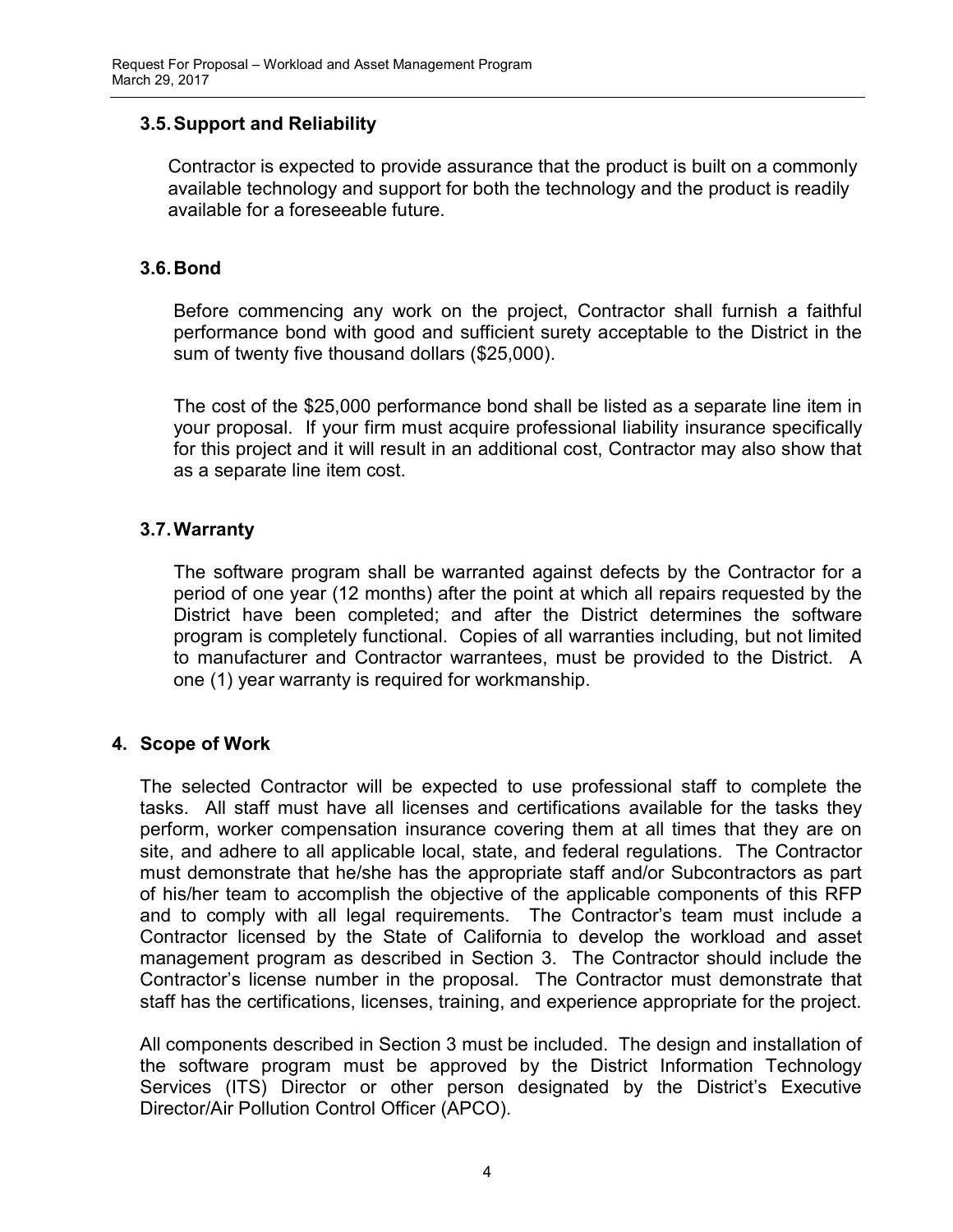## 5. Work Products/Deliverables

## 5.1. Initial meeting/conference call

At the start of the contract period, the Contractor's project manager and key personnel will meet with District staff via telephone or in person to discuss the overall plan, details of performing the tasks, the project schedule, items related to changes in personnel, and any other issues that need to be resolved before work can begin.

## 5.2. Periodic conference call and progress reports

At regular intervals defined by the District (approximately every 2 weeks) the project manager and key personnel will meet with District staff via telephone to discuss the overall plan and details of task progress. Prior to the conference call (preferably at least one work day) Contractor will email the District a brief progress report that includes:

- Brief summary of last meeting, including list of attendees;
- Current status of work progress;
- Action items and significant upcoming tasks;
- Action items in progress; and
- Action items completed.

The Contractor must be willing to receive guidance and direction from the District and adjust procedures and methods.

## 5.3. Construct Program

The Contractor will construct the workload management software program and install it in a manner to ensure that it meets all requirements and standards. The Contractor shall guarantee all work for a period of no less than 12 months after completion of work and acceptance of work by the District.

#### 5.4. Arrange For Installation and Testing

The Contractor will work with the District's ITS department to coordinate service installation and testing. All installation work shall be performed according to industry guidelines, rules and regulations. If disputes occur, local, state, and national codes have precedence; then, owner policies and procedures; then then finally, manufacturer recommendations.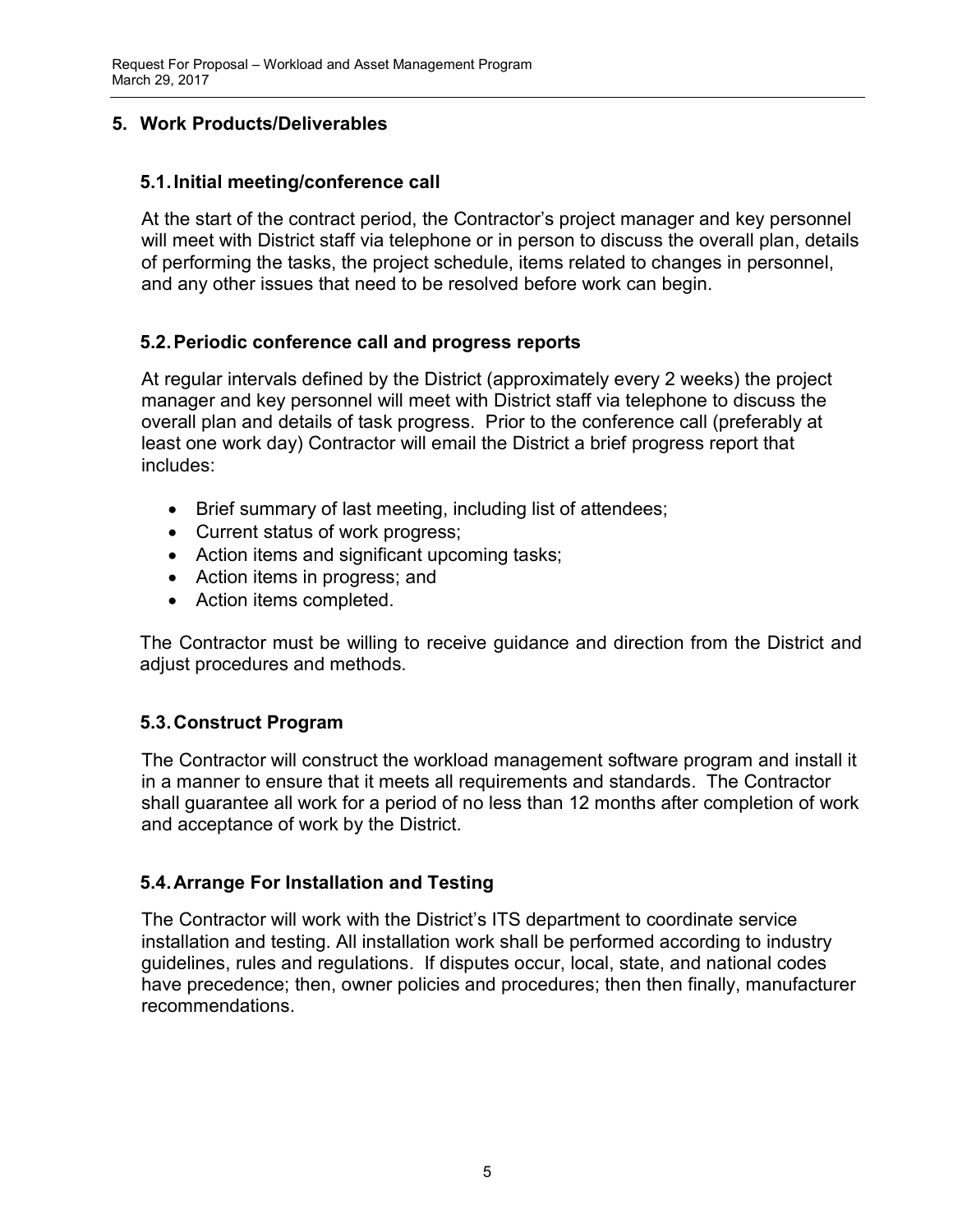## 5.5. Invoices and Progress Reports

The Contractor will submit invoices in accordance with the requirements of a legally binding contract. The invoices must list the contract number and shall itemize all expenses incurred during the payment period completed. Each item in the invoice will correspond to one of the tasks listed in Table 1 below. Direct labor charges and Subcontractor and Contractor charges shall be subdivided into the number of hours spent by each staff classification (e.g., project manager, software engineer, etc.) for the invoice period.

The Contractor will be paid for the payment period within thirty (30) days of when the invoice and a progress report are deemed by the District to reflect and demonstrate work done in accordance with the contract.

## 6. Project Timeline and Schedule of Deliverables

The District may amend the following tentative timeline for completion of work products. The Contractor may propose an alternative deliverable and payment schedule. If the Contractor would like an alternative deliverable and/or payment schedule, the revised alternative schedule shall be included in the proposal submitted. Payments must correspond with deliverables.

| <b>Action/Work Product</b>       | <b>Approximate Date</b> | <b>Payment Percentage</b> |
|----------------------------------|-------------------------|---------------------------|
| Release of RFP                   | March 29, 2017          |                           |
| <b>Proposal Deadline</b>         | May 5, 2017             |                           |
| <b>Contractor Selection</b>      | May 11, 2017            |                           |
| <b>Contract To Governing</b>     | June 15, 2017           |                           |
| Board (if needed)                |                         |                           |
| <b>Contract Effective</b>        | June 15, 2017           | 10%                       |
| <b>Program Setup Completed</b>   | September 2017          | 50%                       |
| for District Needs               |                         |                           |
| <b>District Testing Complete</b> | December 2017           | 40%                       |
| and Project Closure              |                         |                           |

## Table 1: Proposed Project Schedule of Deliverables and Payments

# 7. Required Qualifications

In order to be considered by the District, the Contractor must have worker's compensation coverage for all employees that would work on this project; have general liability coverage with limits of not less than \$1 million per occurrence; and not presently be debarred, suspended, proposed for debarment, declared ineligible, voluntarily excluded from participation or otherwise excluded from or ineligible for participation under federal assistance programs.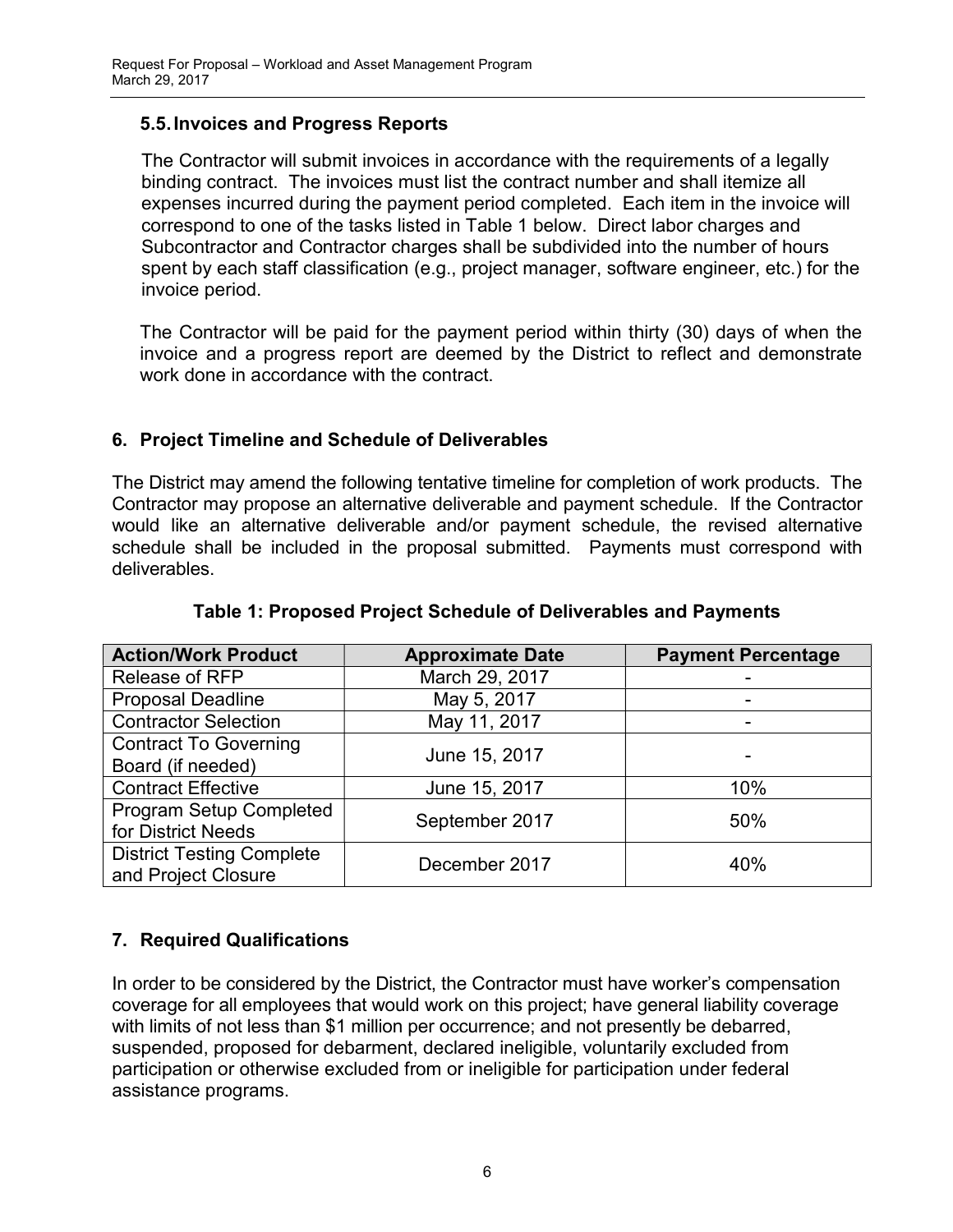The Contractor must demonstrate in the proposal by references or other methods that the Contractor has excellent working relationships with its customers. In addition, the Contractor must demonstrate that the Contractor has extensive experience and expertise in the development, design, and implementation of workload and asset management software. The Contractor must demonstrate in the proposal that the Contractor has the ability and resources to produce the deliverables requested in this RFP.

The District reserves the right to reject any proposal deemed non-responsive, not responsible, and/or not reasonable.

## 8. Requirements of Submitted Response

Submitted proposal must follow the format outlined below and all requested information must be supplied. Failure to submit all requested information may result in the proposal being deemed unresponsive and disqualified from consideration.

## 8.1.1. Cover Letter

Must include the name, address, and telephone number of the company, total project cost, the name of the contact person for the proposal, and be signed by the person or persons authorized to represent the company. Submission of the proposal will be considered to be a binding commitment (firm offer) by the Contractor to provide the proposed services by the identified personnel at the specified cost.

# 8.1.2. Table of Contents

Clearly identify material contained in the proposal by section and page number.

# 8.1.3. Summary (Section 1)

State the overall approach to the project and specific objective(s). Demonstrate a clear understanding of the project goal. Include total project cost and a list of general tasks to be performed to complete the project. Provide specific examples of steps to be taken to complete the project.

# 8.1.4. Work Program (Section 2)

Describe work activities or tasks to be performed including the sequence of activities and a description of methodology or techniques to be used.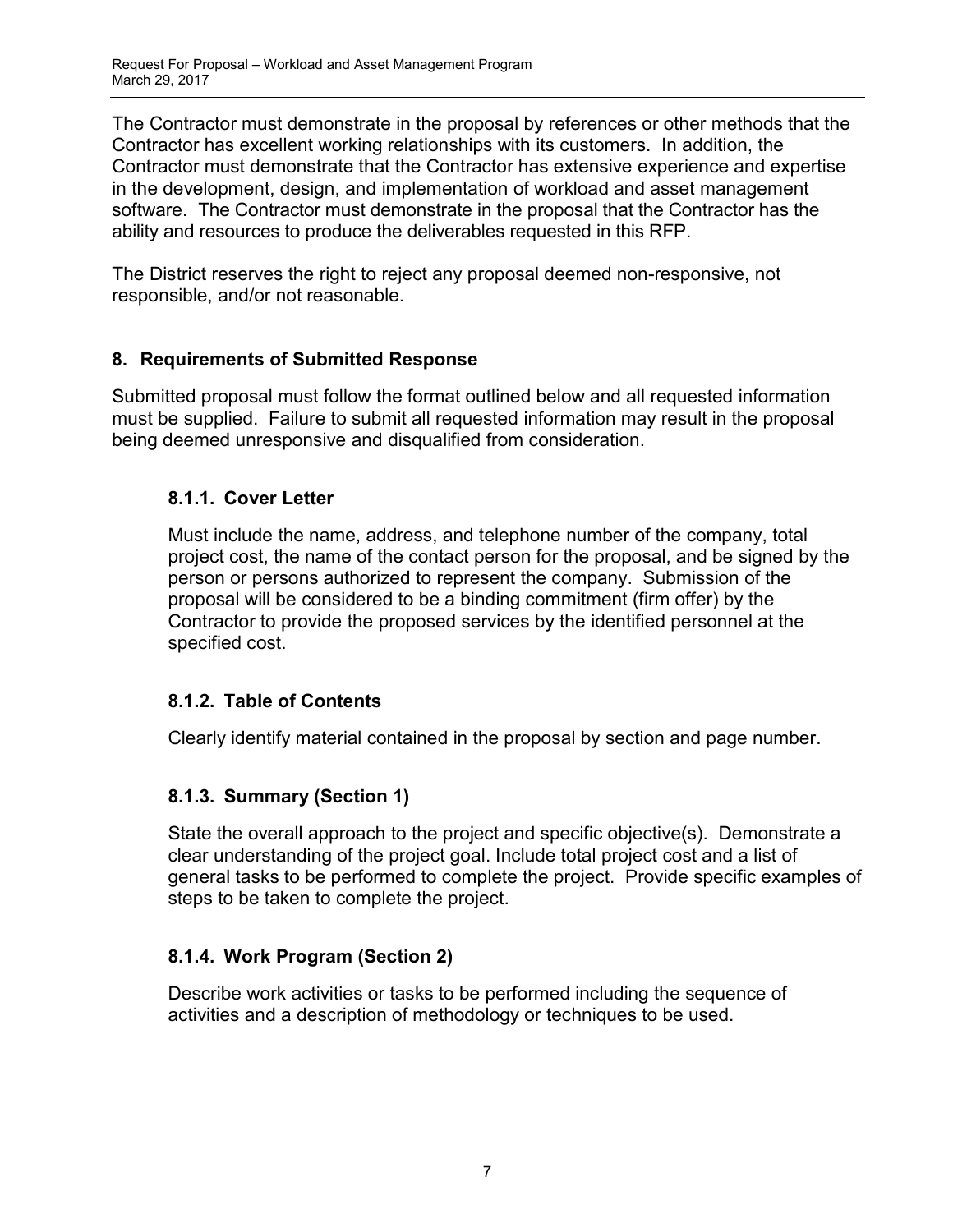# 8.1.5. Program Schedule (Section 3)

Provide projected milestones or benchmarks for all tasks and reports within the total time allowed. This must demonstrate that the project will be completed by December 2017.

# 8.1.6. Project Organization (Section 4)

Describe the proposed management structure, project monitoring procedures, organization of the contracting group, and facilities available.

# 8.1.7. Assigned Personnel (Section 5)

Identify the principals having primary responsibility for implementing the project. Discuss their professional and academic backgrounds, including all certifications and licenses held. Provide a summary of similar work they have previously performed. List the amount of time, on a continuous basis, that each principal will spend on this project. Describe the responsibilities and capacity of the technical personnel involved. Substitution of the project manager and/or lead personnel will not be permitted without prior written approval of the District.

# 8.1.8. District Resources (Section 6)

Describe any District services and staff resources needed to supplement Contractor activities to achieve identified objective(s).

# 8.1.9. Subcontractors (Section 7)

If Subcontractors are to be used, identify each of them in the proposal. The Subcontractor's name and address must be included in the proposal. Describe the work to be performed by them and the number of hours or the percentage of time they will devote to the project. Provide a list of their assigned staff, qualifications, relationship to project management, schedule, costs, and hourly rates. Note that the Subcontractors must have all items listed in section 10.0 of this RFP except for the performance bond.

# 8.1.10. Contractor Capability and References (Section 8)

Provide a summary of the company's relevant background experience. Discuss the applicability of background experience to this RFP. Include examples of related projects completed for other parties that are of a similar nature to the work requested herein with references. Please include telephone numbers and e-mail addresses of references.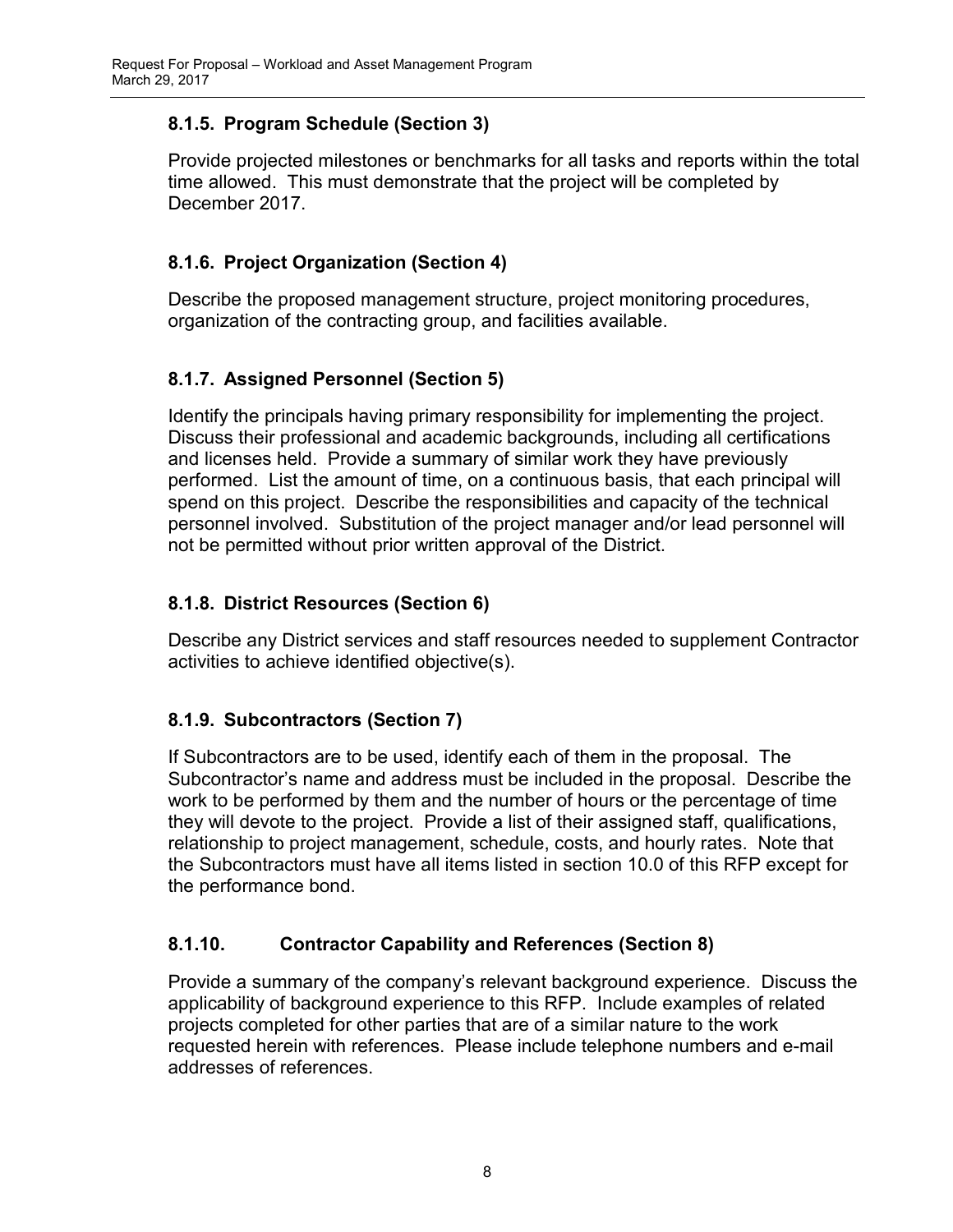# 8.1.11. Costs of Proposal (Section 9)

Identify all costs associated with the execution of this RFP, along with future annual support costs. Agreements established from the proposal are considered to be fixed price, including sales tax (currently 7.98% for Fresno) and other miscellaneous expenses. The cost of each component that the Contractor is responding to must be specified along with any reduction in price if the District chooses not to have the Contractor complete the component. If the proposal includes multiple alternatives for the completion of a task the cost of each alternative should be listed separately.

# 8.1.12. Conflict of Interest (Section 10)

Identify any actual or potential conflicts of interest resulting from any contractual work performed, or to be performed, for other clients, as well as any such work done, or to be done, by proposed Subcontractors. Specifically, Contractors must disclose any recent or current contracts with the District, business entities regulated by the District, and/or any environmental or business interest group. In addition, Contractors must disclose any contracts with the District, public or private entities, which are scheduled to be performed in the future, or which are currently under negotiation. The District will consider the nature and extent of such work in evaluating the proposal (see Section 9.0 of this RFP).

# 8.1.13. Demonstration of Previous Experience (Section 11)

Attach a description of any work prepared similar to what is requested in this RFP. Provide other essential data that may assist in the evaluation of this proposal.

# 8.2. Proposal Submission

All proposals must be submitted according to the specifications set forth in Section 8 - "Requirements of Submitted Response" and this section. Failure to adhere to these specifications may be cause for rejection of proposal.

# 8.2.1. Signature

All proposals shall be signed by an authorized representative of the Contractor.

# 8.2.2. Due Date

The Contractor shall submit an electronic copy of the proposal in Microsoft Word mailed to Nathan Trevino. The Contractor shall also submit two (2) complete hard copies of the proposal in a sealed envelope plainly marked in the upper left-hand corner with the name and address of the proponent and the words: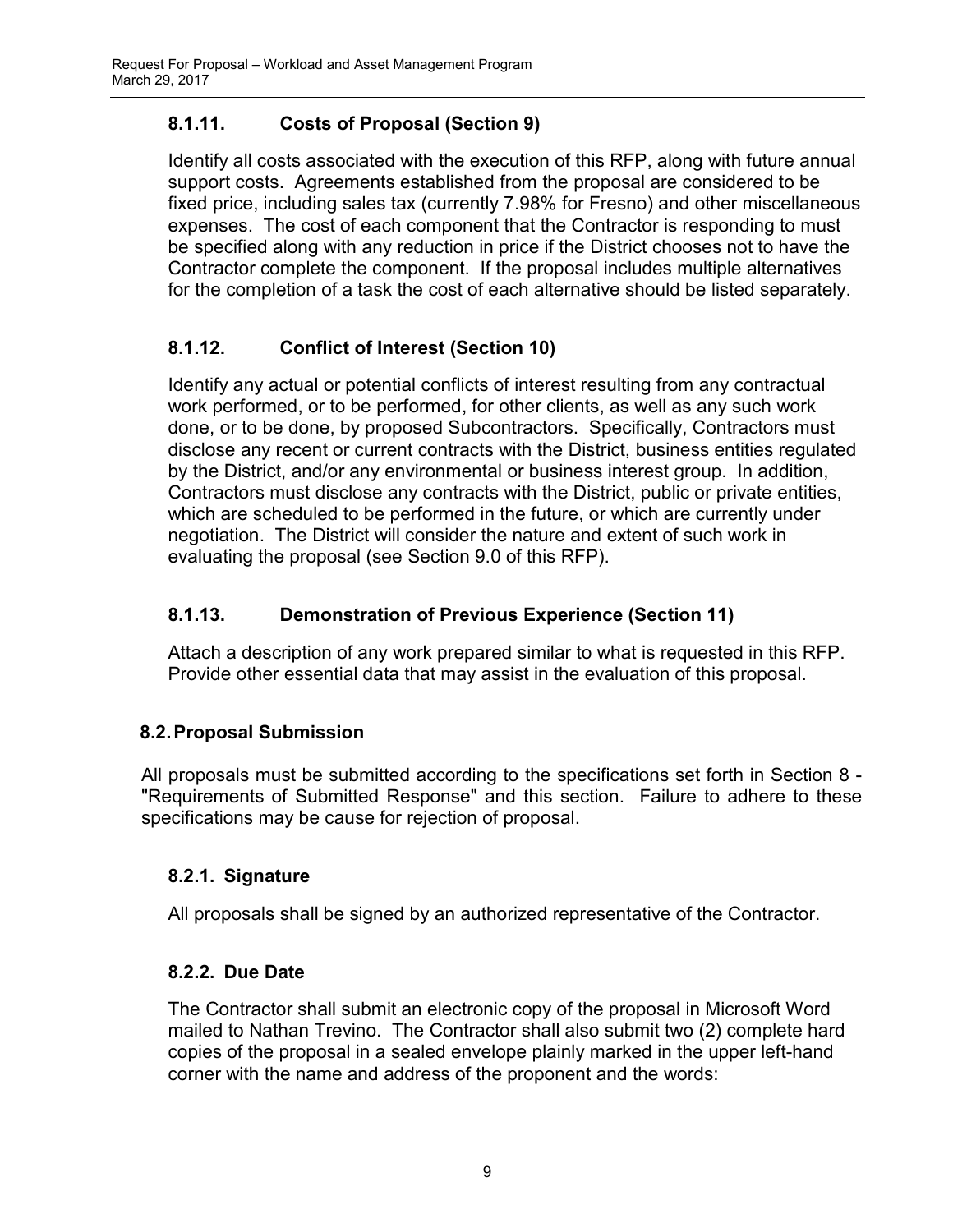"Proposal – Workload and Asset Management Program"

## Proposals must be received at the address below, no later than Friday, May 5, 2017 – 5:00 PM, and shall be directed to:

Nathan Trevino, Supervising Air Quality Instrument Technician San Joaquin Valley Unified Air Pollution Control District 1990 E. Gettysburg Avenue Fresno, CA 93726-0244 nathan.trevino@valleyair.org

Late proposals will not be accepted. Any correction or resubmission by the proponent will not extend the submittal due date.

## 8.2.3. Addenda

The District may modify the request for proposal and/or issue supplementary information or guidelines relating to the RFP at any time. If the District modifies the request for proposal the modification will be posted on the District website. Contractors whose proposals are received prior to the proposal modification will be notified that a proposal modification has been made and will be allowed to submit a new proposal. However, if a new proposal is submitted, the new proposal must be received prior to the deadline. The new proposal will be evaluated in lieu of the prior proposal. The District will not review multiple proposals from a single Contractor.

## 8.2.4. Grounds for Rejection

A proposal may be immediately rejected if it is:

- Received at any time after the exact due date and time set for receipt of proposals;
- Not prepared in the format prescribed; or
- Not signed by an individual authorized to represent the company.

The District reserves the right to reject all proposals and make no awards.

# 8.2.5. Disposition of Proposals

All proposals become the property of the District. Unless the Contractor specifically requests otherwise and the District approves such a request, all-proposals are considered public information.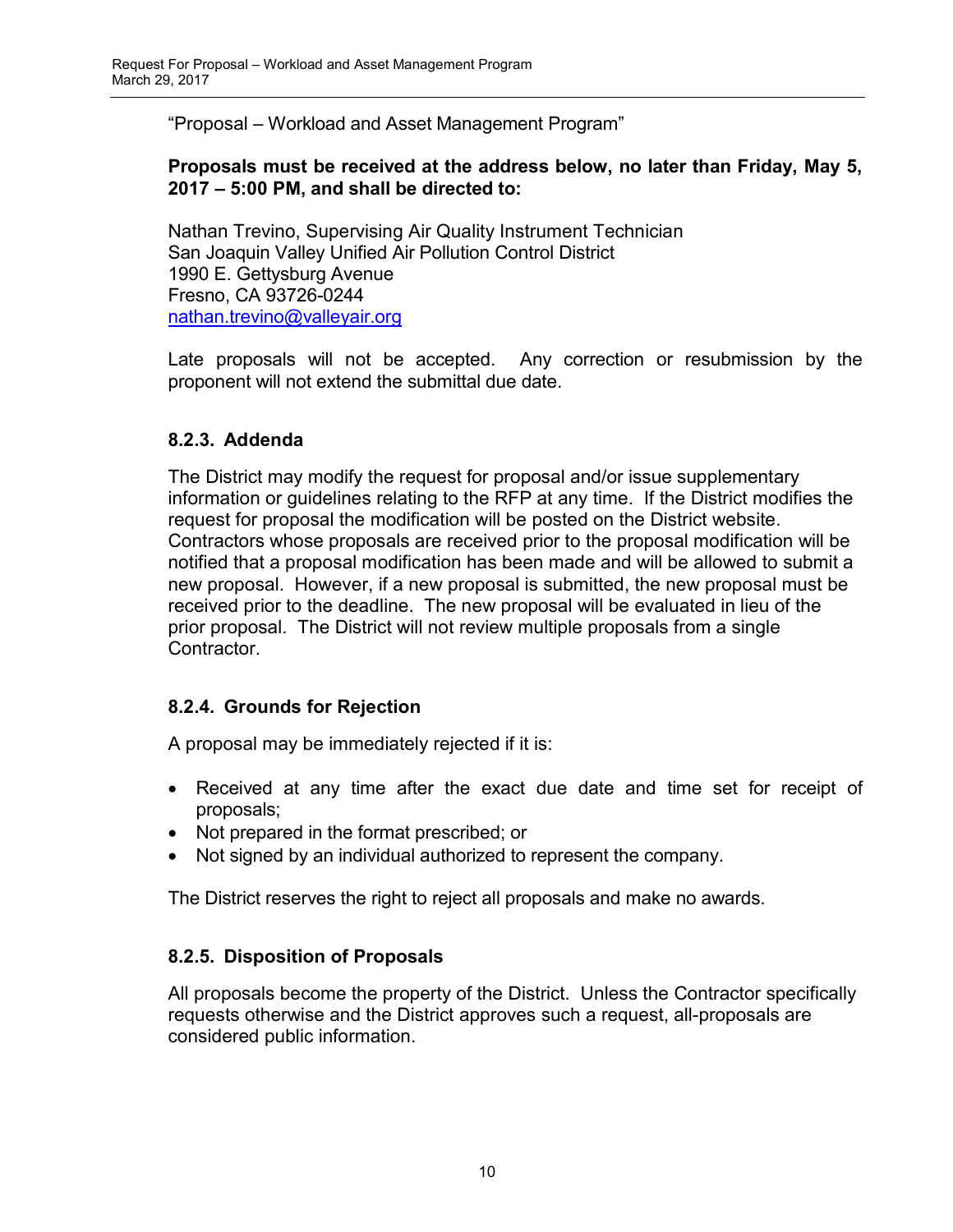## 8.2.6. Modification or Withdrawal

Once submitted, proposals, including the composition of the contracting team, cannot be altered without prior written consent of the District. All proposals shall constitute firm offers and may not be withdrawn for a period of thirty (30) days following the last day to accept proposals.

## 8.3. Estimation of Costs

Total cost must be clearly indicated in the Costs of Proposal section of the proposal. It is expected that general overhead and administrative costs are included in the hourly rate for labor. It will be assumed that all contingencies and/or anticipated escalations are included. No additional funds will be paid above and beyond the original quote given by the Contractor unless the District requests things beyond the scope of the original RFP and a new quote is submitted to and accepted by the District, and the District and the Contractor both sign a change order or contract amendment accepting the new quote. There is no guarantee that the District will approve any new quotes. Costs must be itemized by the following categories:

## 8.3.1. Task

List a total cost for each task. The District reserves the right to remove tasks if it is deemed necessary to remain within the budget, provides cost savings to the District, or is determined to be in the District's best interest.

## 8.3.2. Labor

List an hourly labor rate for each assigned principal and technical specialist. The rate quoted must include labor, general, administrative, and overhead costs. The labor rate must adhere to all state and local requirement for projects funded with state or federal funds.

## 8.3.3. Supplies and Equipment

Provide an itemized list of supplies to be purchased or leased specifically for the program. The cost of each item shall be listed separately. The District will not pay for any equipment unless adequately justified. Any equipment paid for by the District will become the property of the District and shall be delivered to the District prior to the final payment being issued by the District or within thirty (30) days of when it is no longer needed by the Contractor for the project, whichever is first.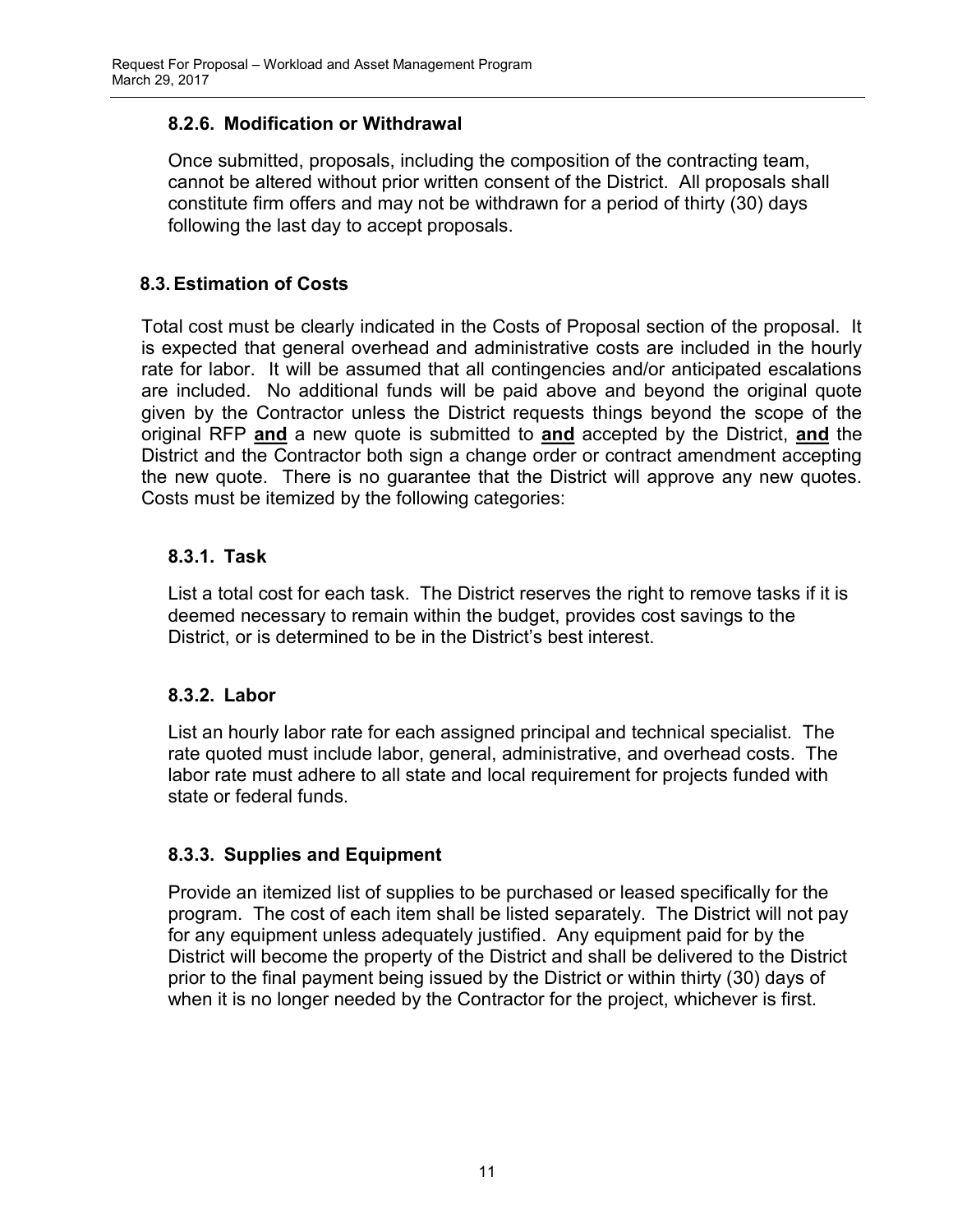## 8.3.4. Subcontractor Costs

Identify Subcontractors by name, list their cost per hour or per day, and the number of hours or days their services will be used.

## 8.3.5. Travel Costs

Identify estimated travel costs, including the number of trips required, destinations, and approximate costs of travel. Travel costs are reimbursed at prevailing rates for the contracting company or District rates, whichever is lower, unless negotiated otherwise.

## 8.3.6. Miscellaneous Costs

If there are any miscellaneous costs these shall be specifically identified with the cost of each listed.

## 9. Proposal Evaluation and Contractor Selection

For clarification purposes, during the selection process, District staff may interview Contractors with scores above a natural break. This may include interviews to confirm statements made within the proposal and clarify sections specified in the proposal. Contractors shall not provide new material at this time.

A contract will be awarded to the Contractor that in the sole discretion of the District is deemed to best and most cost-effectively meet the needs of the District. The District may choose not to award this contract if it is deemed that such action is in the best interest of the District. Failure to adhere to specifications in this RFP may be cause for rejection of the proposal.

The contract is subject to approval by the District's Executive Director/APCO and if needed the Governing Board. All proponents will be notified of the results by letter after a contract is approved.

## 10. License/Insurance/Bond

The Contractor and all Subcontractors used for the project shall have valid business licenses, valid certifications and licenses for the tasks they are performing (e.g. Contractor's license), and provide insurance coverage in amount acceptable to the District. Copies of all licenses, certifications, and certificates of insurance for the Contractor and all Subcontractors to be used on the project must be submitted prior to commencing any work on the project. The insurance shall be from an insurer acceptable to the District.

Before commencing any work on the project, Contractor shall furnish a faithful performance bond with a good and sufficient surety acceptable to the District in the sum of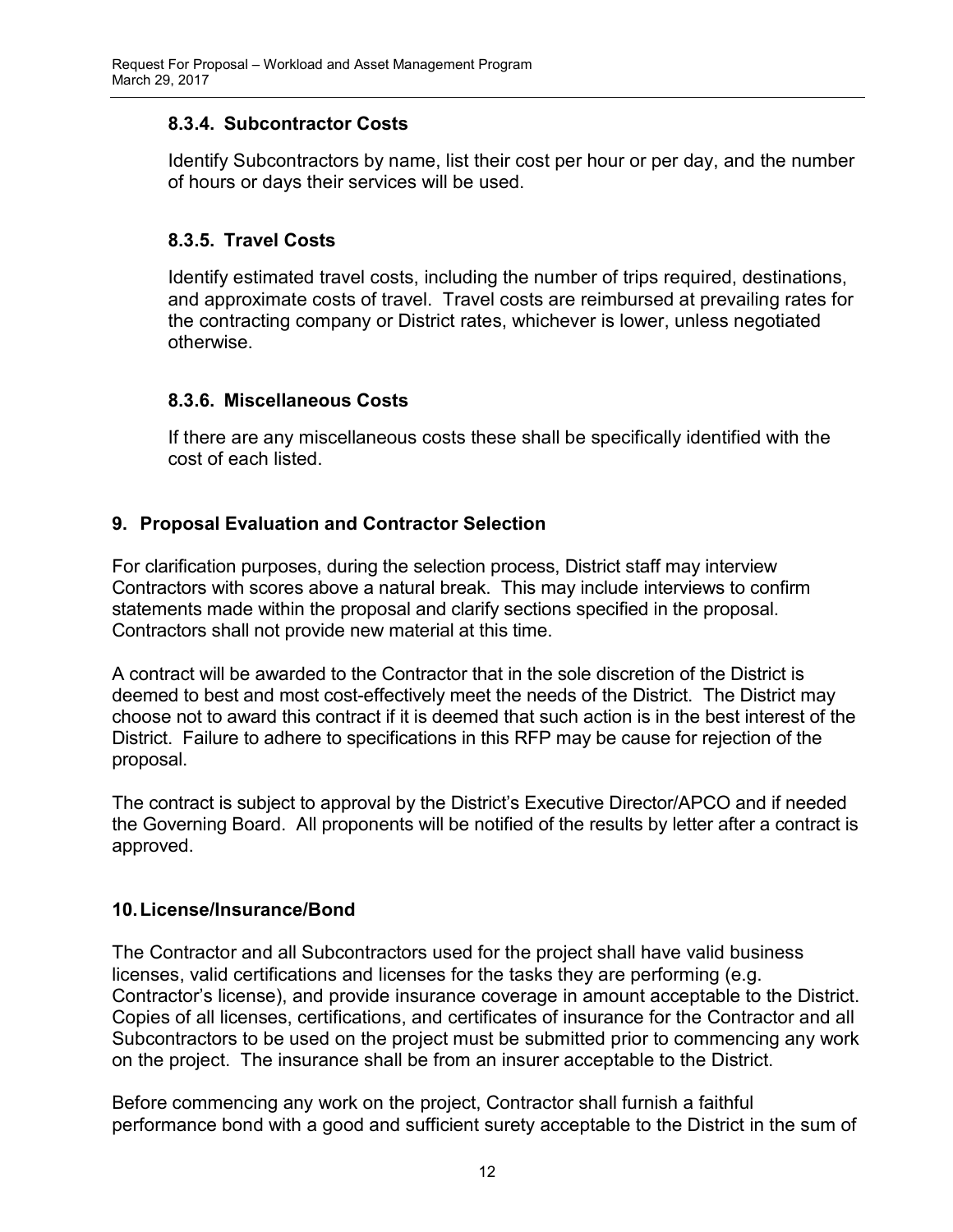twenty five thousand dollars (\$25,000).

Without limiting the District's right to obtain indemnification from the Contractor, all Subcontractors, or any third parties, the Contractor and all Subcontractors, at their sole expense, shall maintain in full force and effect throughout the term of the Agreement the following insurance policy(s):

- Workers compensation insurance in accordance with the California Labor Code; and
- **Commercial general liability insurance with minimum limits of coverage of not less than** one million dollars (\$1,000,000) per occurrence.

The foregoing insurance policy(s) shall not be canceled, reduced, or changed without a minimum of thirty (30) calendar day's advance, written notice given to District and written approval by the District to do so.

Each bond and insurance policy shall be listed as an item in the budget with an associated cost. If the bond or insurance policy cost is included in general overhead or will not be billed to the District, please note that in the line item and put "N/A" for the cost.

## 11. Non-Debarment Certification

The contract for this project will include the following language addressing non-debarment certification:

"CONTRACTOR certifies by signing the signature page of this original document and any amendment signature page(s) that the Contractor is not presently debarred, suspended, proposed for debarment, declared ineligible, voluntarily excluded from participation, or otherwise excluded from or ineligible for participation under federal assistance programs."

# 12. Inquiries

Technical and administrative questions concerning this RFP shall be directed to:

Nathan Trevino, Supervising Air Quality Instrument Technician San Joaquin Valley Unified Air Pollution Control District 1990 East Gettysburg Avenue Fresno, CA 93726 Phone: 559.230.6000 e-mail: nathan.trevino@valleyair.org